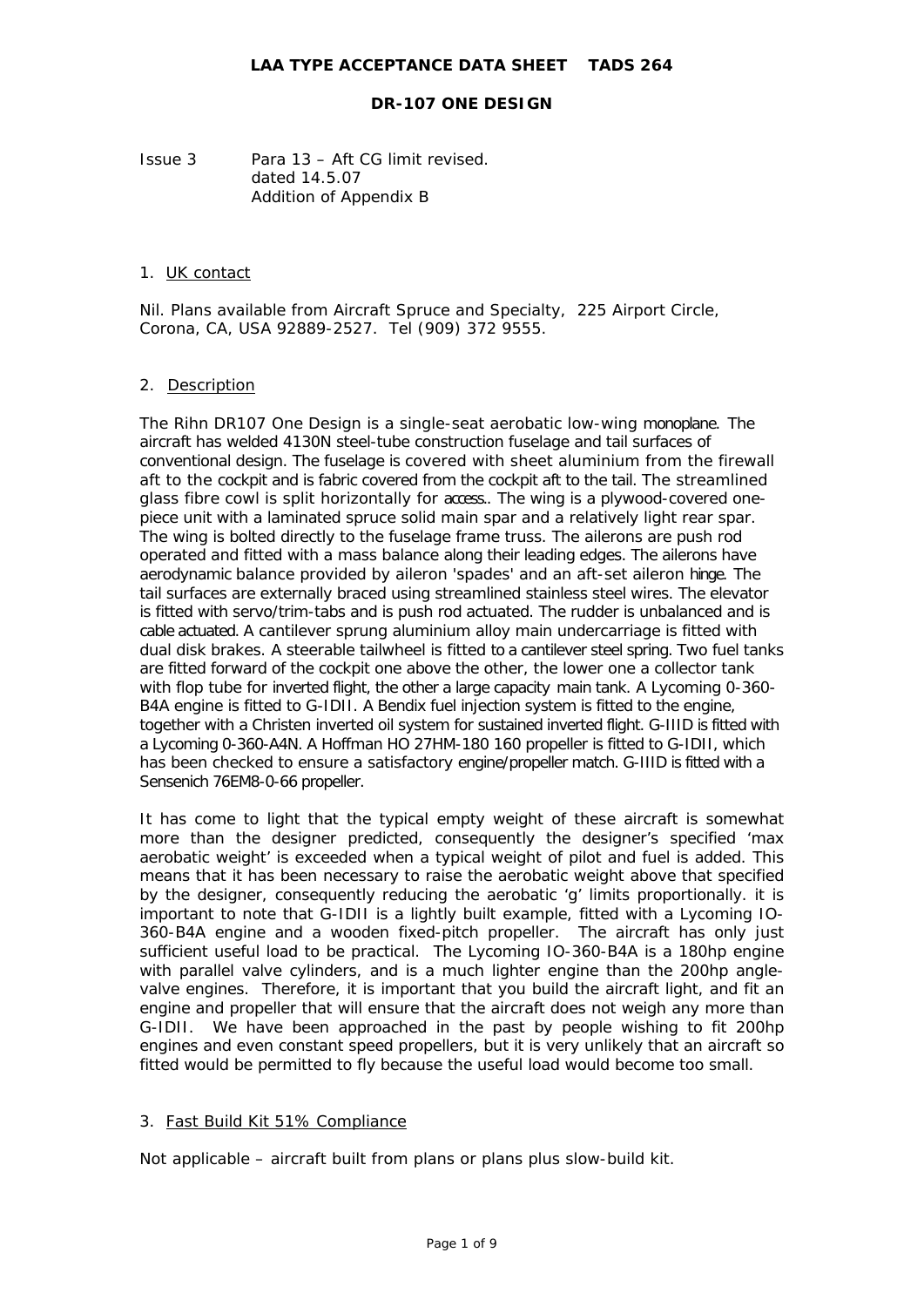# **DR-107 ONE DESIGN**

# 4. Build Manual

Nil – aircraft built from plans.

### 5. Build Inspections

Build inspection schedule 3 (wood/metal aircraft). Inspector approval codes A-A or A-W. Inspector signing off final inspection also requires 'first flight' endorsement

### 6. Maintenance Manual

Nil. In the absence of manufacturer's schedule refer to LAMS schedule.

### 7. Flight Manual

Nil. LAA flight test report available – see Appendix A.

### 8. Mandatory Permit Directives

None applicable specifically to this aircraft type, but note

MPD: 1998-019-R1 Flexible Fuel Tubing Applies to all aircraft

#### 9. LAA Mandatory Modifications

Wing Colour. The UK prototype aircraft wing has been assembled using West Systems Epoxy as called up on the plans. This adhesive has not been shown to be water boil-proof and as such the glue strength will be temperature limited. Therefore, the structure of the wing over the main spar area must be painted white if West Systems or other epoxy adhesives have been used..

#### 10. Service Bulletins

Nil known

#### 11. Standard Options

 Spruce or Douglas Fir wing main spars, both accepted. When Douglas Fir used, design of spacer at wing attachment (to suit thinner Douglas Fir spar) must be cleared by LAA Engineering

# 12. Special Inspection Points

Nil known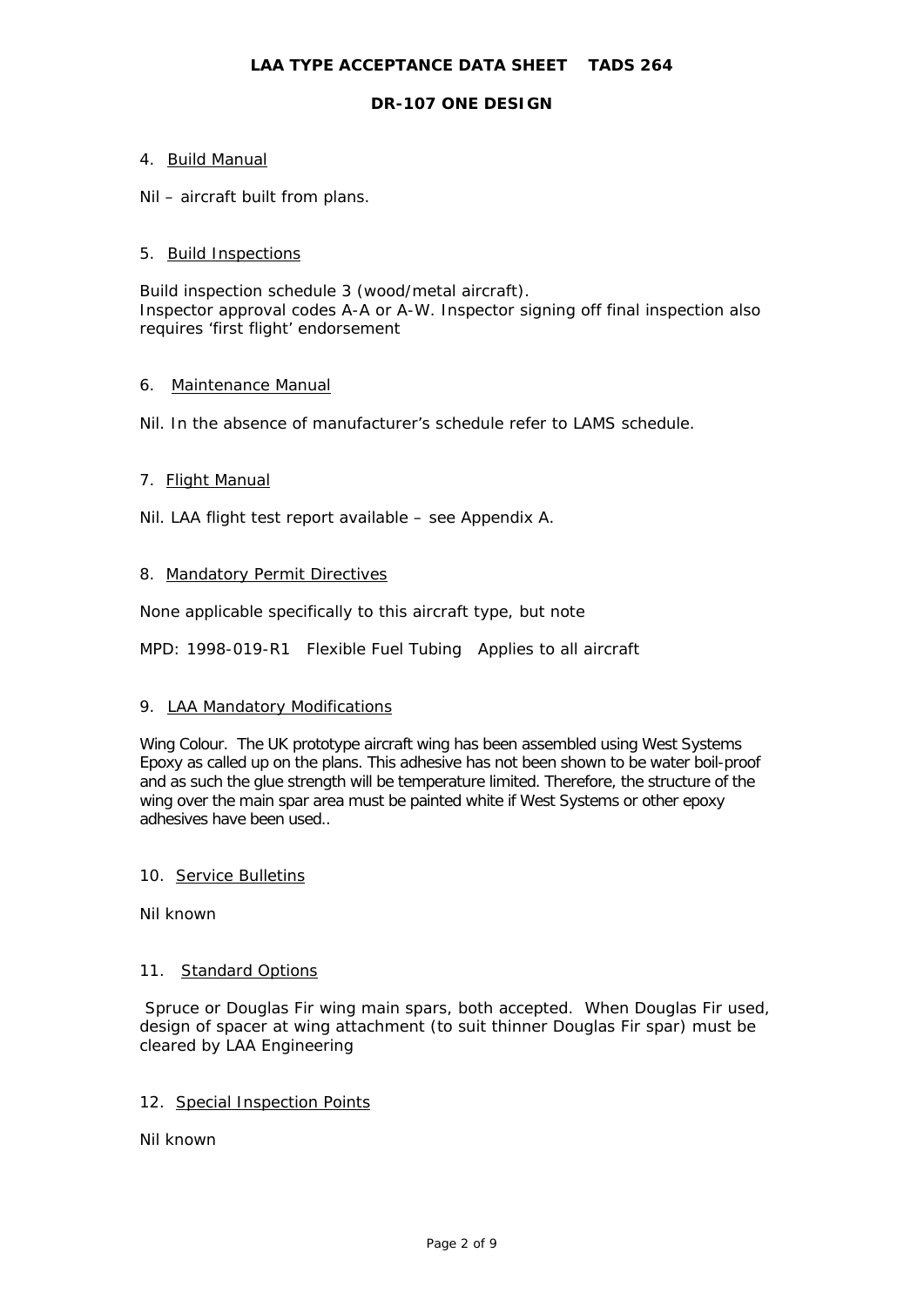### 13. Operating Limitations and Placards

Maximum number of occupants authorised to be carried: One The aircraft must be operated in compliance with the following operating limitations, which shall be displayed in the cockpit by means of placards or instrument markings:

Aerobatic Limitations Intentional spinning is permitted. Aerobatic manoeuvres are permitted not exceeding +6g or –4g. Max airspeed for full control deflection  $VA = 118$  kts Loading Limitations Maximum Total weight Authorised: 1150 Lbs Maximum aerobatic weight: 1150 Lbs CG Range: 81.2 inches to 85.25 inches aft of datum. Datum Point is: 62.0" forward of the front face of the firewall Engine Limitations Maximum Engine RPM: 2700 Airspeed Limitations Maximum Indicated Airspeed: 240 mph Other Limitations The aircraft shall be flown by day and under Visual Flight Rules only. Smoking in the aircraft is prohibited.

Additional Placard "Occupant Warning - This Aircraft has not been Certificated to an International Requirement"

Stainless steel fireproof plate to be fitted engraved with aircraft registration.

#### 14. Maximum Permitted Empty Weight

G-IDII weighed just under 900 Lbs as built. With a 1150 Lbs max gross weight, the minimum allowable useful payload would be that sufficient for a 190lb pilot and enough fuel for one hour a full throttle. However, the aircraft would be very impractical if limited to this payload.

#### 15. Special Test Flying Issues

According to the designer, the U.S. prototype aircraft has been spin tested at all CG extremes stated on the drawings for the aircraft- that is 19.3% MAC to 27.5% MAC. However, the designer states that it was not possible to test quite at those extremes, as the aft limit required zero fuel to be carried. Hence, flight testing and flight clearance was limited to a narrower CG range, which was 19.3% MAC (81.20 inches aft of datum) to 24.0% MAC (83.50 inches aft of datum). These limits were fixed by practical limitations on pilot and fuel loads. Subsequently, G-IIID was successfully flight tested with a cg at 27.5% MAC (85.25 inches aft of datum), therefore the aft cg limitation for the type has been revised accordingly.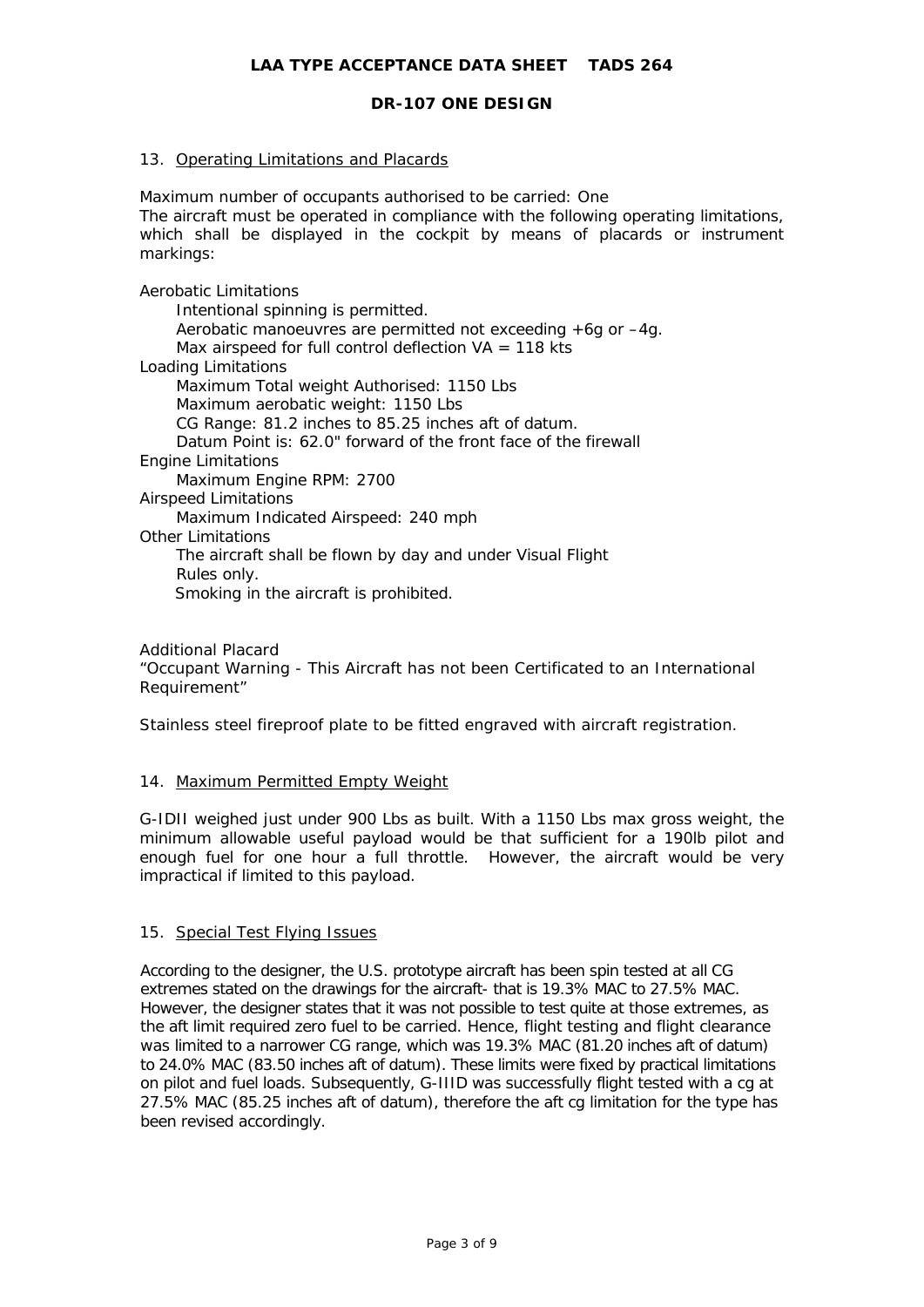### **DR-107 ONE DESIGN**

It was noted during flight testing that there is no pre-stall buffet on this aircraft. This lack of pre-stall buffet is considered acceptable on this aircraft because the stall characteristics are benign, including stalls in the approach configuration from side-slipping flight. Reference CAA Flight Dept. communication dated 12/9/00 on this issue. In addition, there is considerable margin between the stall and typical approach speeds on this aircraft type. It must be noted that clearance of future aircraft without some form of artificial stall warning will depend on an evaluation of the stall characteristics of each aircraft.

### 16. Control surface deflections

| Ailerons  |  | Up: TBD degrees   |
|-----------|--|-------------------|
|           |  | Down: TBD degrees |
| Elevators |  | Up: TBD degrees   |
|           |  | Down: TBD degrees |
| Rudder    |  | Left TBD degrees  |
|           |  | Right TBD degrees |

Approved:

F.R.Donaldson Chief Engineer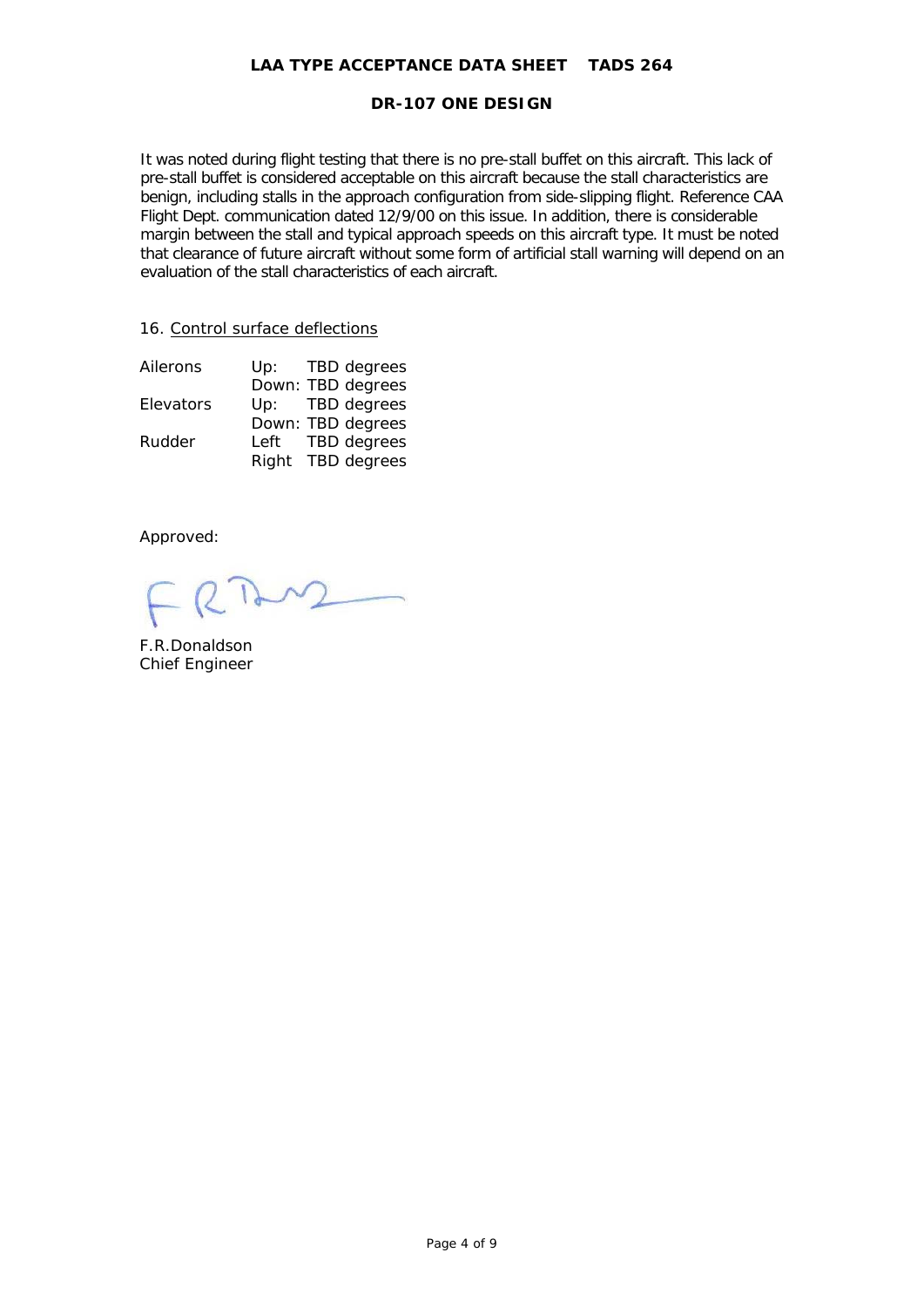# **APPENDIX A**

# **G-IDII - ONE DESIGN DR107 INDEPENDENT FLIGHT TEST** LEICESTER AERODROME - 27<sup>th</sup> AUGUST 2000 **PILOT - ALAN WADE**

The one design is a single seat, tail wheel aircraft designed for advanced aerobatic competition flying. It is intended for amateur construction and to be flown on a UK Permit to Fly. G-IDII is the first example to be constructed and flown in the UK. The aircraft has completed initial test flying and an independent overview of the aircraft's handling characteristics has been requested by the Popular Flying Association.

The aircraft was flown at maximum all up weight and a mid range C of G position. The following areas were evaluated:

- 1 External
- 2 Internal
- 3 Starting
- 4 Ground Handling
- 5 Take-off
- 6 Climb
- 7 Cruise
- 8 Stability
- 9 Stalling
- 10 Spinning
- 11 Approach and Landing
- 12 Aerobatics

# **1 External**

The test aircraft is built and finished to an extremely high standard. In addition to normal light aircraft pre-flight inspection a number of other items specific to this type should be undertaken prior to flight:

- 1 Correct adjustment of pilots seat and the removable pip pins are correctly refitted.
- 2 Accurate measurement of the fuel contents using a dipstick to allow programming of the engine information system.

# **2 Internal**

The cockpit is well laid out and comfortable. All controls are sensibly positioned and work in a logical sense. The instrument panel is suitably equipped for aerobatic flying. The flight instruments (ASI, Altimeter and G Meter) are on the left hand side and the engine instruments (RPM Gauge and Electronic Engine Information System - EIS) are on the right hand side. The centre panel contains a removable GPS, an E2B compass and a slip ball. With the GPS removed, a sequence card for competition flying can be mounted on the perspex panel provided. Fuel gauging is via the Engine Information System or by the fuel tank sight tube calibrated for the level flying attitude. The panel also houses a stopwatch, VHF Corns, electric fuel pump switch and master switch. Warning lights are provided for the starter relay and electric fuel pump. The EIS has an attention-getter warning light positioned above the flight instruments. This illuminates when any of the pre-set engine limitations are exceeded. Fuel cock, mixture control and throttle are well placed and work in the correct sense.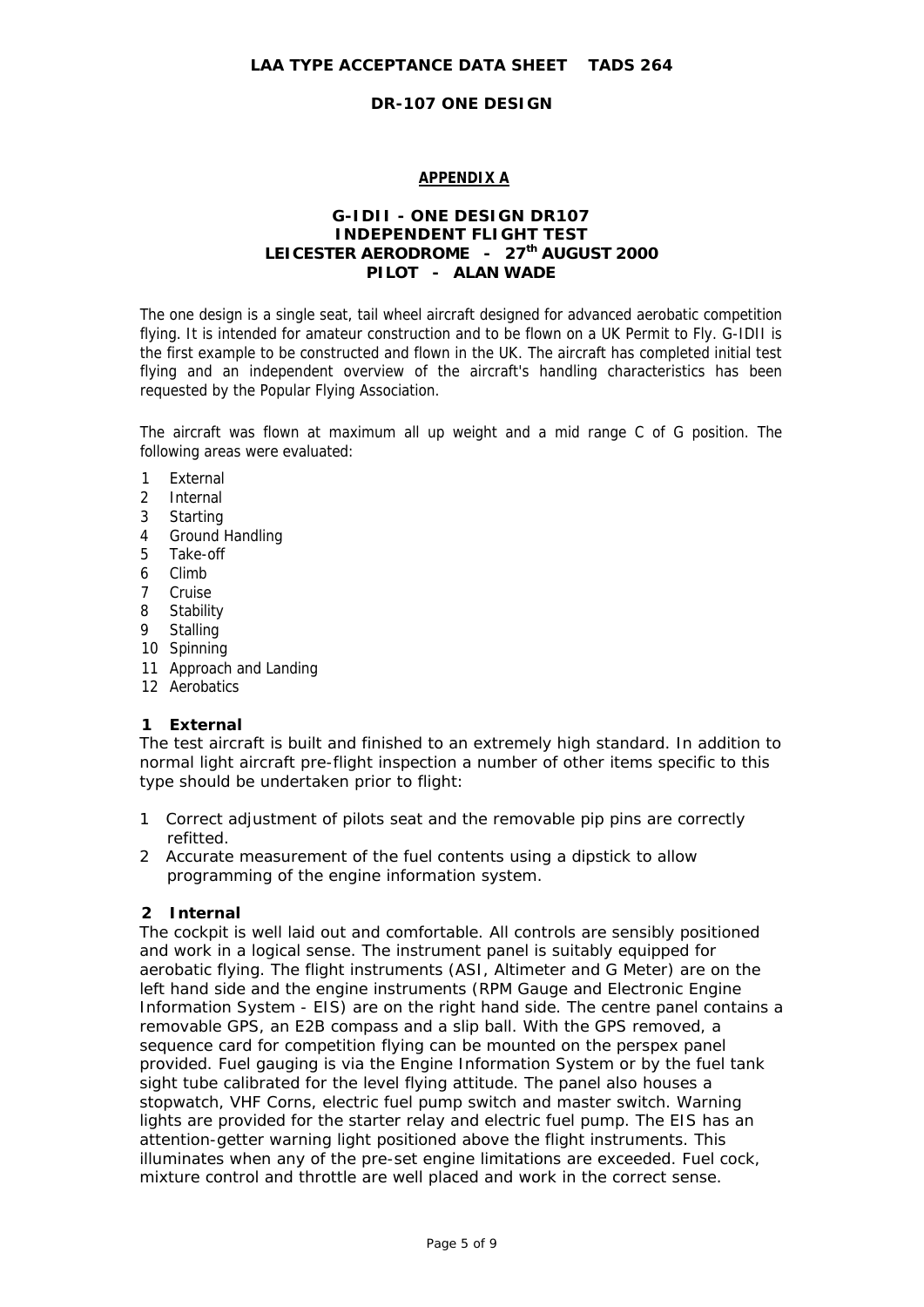# **3 Starting**

Normal starting procedures are all that are necessary with the addition that the canopy is closed and locked before the engine is started. The canopy could be damaged if left open with the engine running.

### **4 Ground Handling**

Forward vision is very limited so caution is needed whilst taxiing. The tail wheel steering and differential braking are very good; weaving to clear the area ahead is easy. The aircraft shows no tendency to nose over provided sensible braking is used.

# **5 Take-off**

During the take-off run the aircraft accelerates quickly. All the flying controls are very light and effective at low airspeeds, only small control inputs are needed to keep the aircraft running straight. The tail can be lifted to improve forward vision and the aircraft can be flown off at 5Omph IAS.

#### **6 Climb**

The aircraft climbs steeply at 100mph IAS. 120mph gives a better forward for a small reduction in climb performance.

### **7 Cruise**

The test aircraft is fitted with a wooden Hoffman fixed pitch propeller. It achieves 160mph in level flight at 2800rpm. In this configuration the aircraft is easy and pleasant to fly. All the flying controls are light, well harmonised and very effective.

# **8 Stability**

The aileron breakout forces are low and the roll rate rapid - in excess of 360°/second. There is sufficient self-centering of the ailerons to make fast rolling manoeuvres easy and precise. The aileron control loads become heavier with increasing airspeed but not excessively.

The elevator control loads are light and the elevator responsive without being over sensitive. The stick loads increase with G and airspeed but do not become heavy. The aircraft is dynamically stable in pitch. Selecting the extreme attitudes required during aerobatics is easy given the low pitch inertia and the high pitch rates possible with no apparent tendency to overshoot.

Directional stability is positive. The rudder control is light and powerful with no tendency to over balance. The aircraft exhibits little yaw-roll coupling with application of rudder which is a desirable characteristic bearing in mind the design role of the aircraft.

#### **9 Stalling**

The power-off erect stall occurs at 60mph in the 1G configuration. There is no pre-stall light buffet or warning. The stall itself produces heavy buffet and a 10° nose down pitch. The ailerons provide roll control throughout the stall and the recovery is instant.

Dynamic stalls with or without power show similar characteristics.

Power-off inverted stalls are difficult to achieve as the elevator runs out of authority before the full inverted stall occurs. By applying power or by dynamically stalling the aircraft inverted stalling is possible and shows similar characteristics to the erect stall.

All stall recoveries are instant and roll control is maintained throughout.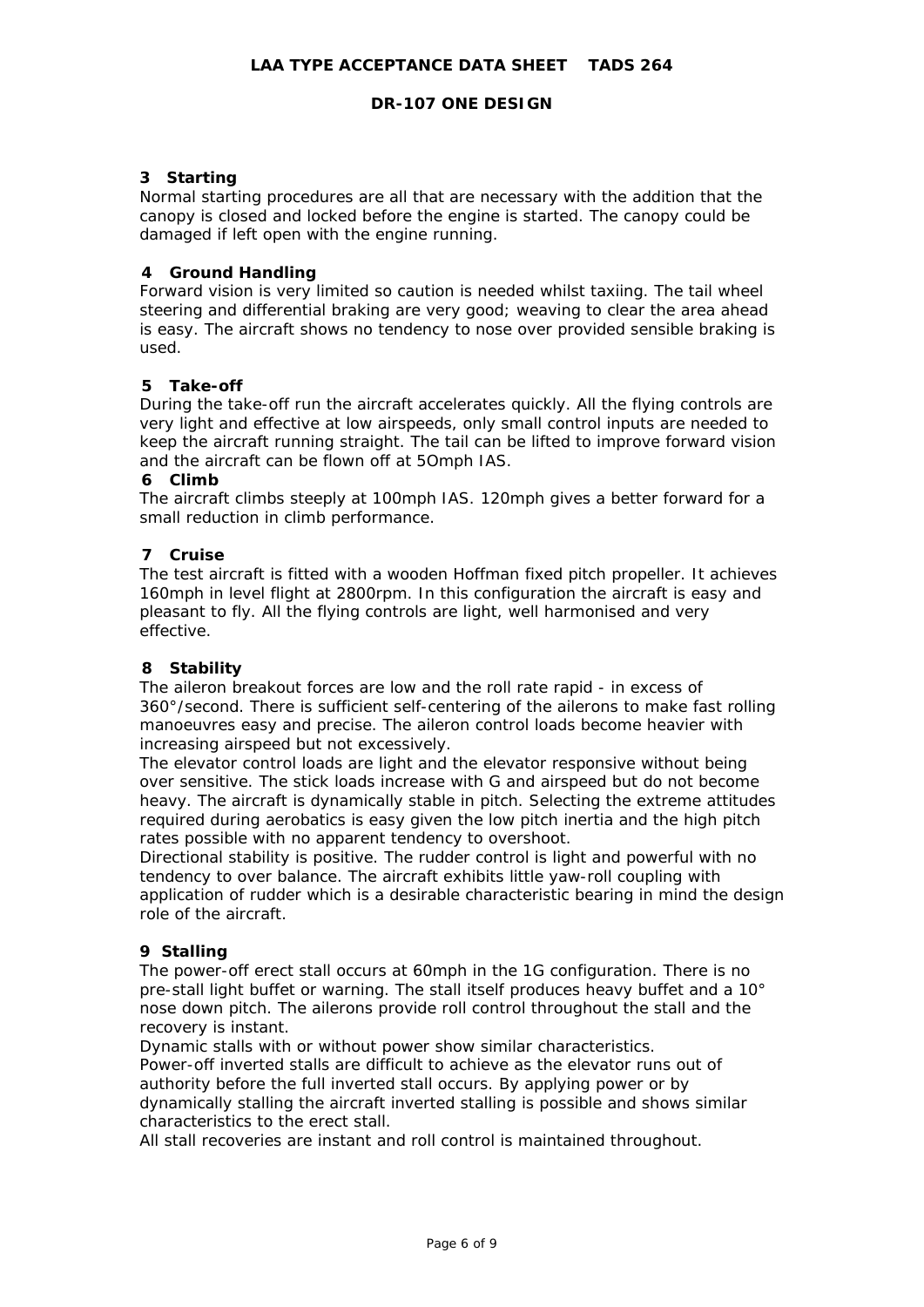# **DR-107 ONE DESIGN**

### **10 Spinning**

5 turn erect spins in both directions show similar characteristics. The spin is fast with a pitch angle of approximately 60° nose down. Standard spin recovery, ie power off - ailerons neutral - full opposite rudder - followed by progressive down elevator, stops the spin in less the 180°. In-spin aileron tends to recover the spin into a spiral descent.

Inverted spin entries require the use of power; but once stabilised the inverted spin is similar to the erect spin but the rotation is notably faster. The recovery is as easy and precise as the erect spin using standard inverted spin recovery. During erect and inverted spin entries any aileron inputs tend to prevent the aircraft from entering the spin and a spiral descent develops.

# **11 Approach and Landing**

At approach speeds the forward view is limited and a curving or slipping approach is required to maintain sight of the runway. Accurate speed control is important as there is no pre-stall warning. As threshold speed is typically 1.5Vs this should provide sufficient safety margin above the stall during the latter stages of an approach.

The aircraft is aerodynamically clean so any excess airspeed is not easily lost during the landing flair. The ground angle is quite shallow so low threshold speeds result in the tail wheel touching first. Any excess speed at the threshold may result in excessive float, this is not desirable given the limited forward vision. Main wheel landings are possible but require a longer ground roll. Throughout the flare and ground roll, all the flying controls remain light and very effective. Only small inputs are needed to keep straight and care must be taken not to over control the aircraft. Moderate braking can be used to reduce the ground roll.

#### **12 Aerobatics**

The aircraft is designed for competition aerobatics. All standard aerobatic figures can be flown without requiring exceptional skills from the pilot. The maximum level speed of the test aircraft -160mph - is sufficient for all basic aerobatic figures to be flown comfortably.

Inside and outside loops are easily flown leaving ample airspeed to allow rolling flight off the top. An entry speed of 160mph allows for 3 upward vertical rolls to be completed with sufficient remaining speed to push, pull or stall turn to the vertical down.

Aileron rolls and slow rolls require a small pitch input during the inverted segment to hold the desired line. Only small rudder inputs are needed during slow rolls. Stall turns to the left (with the engine) are very easy and to the right (against the engine) are possible without the need to reduce power.

Flick rolls - positive and negative - require firm application of rudder and sensitive handling in pitch. Over pitching on entry results in heavy stall buffet, a slow roll rate and high divergence. With practice flick rolls can be flown accurately from all the competition attitudes. Vertical up flicks are easy to initiate and stop. Multiple flicks require careful unloading in pitch to maintain the rotation and aileron inputs are not necessary.

Tail slides - the reverse air loads on the controls during tail slides and torque rolls are not excessive. The controls can be held in the neutral position quite comfortably.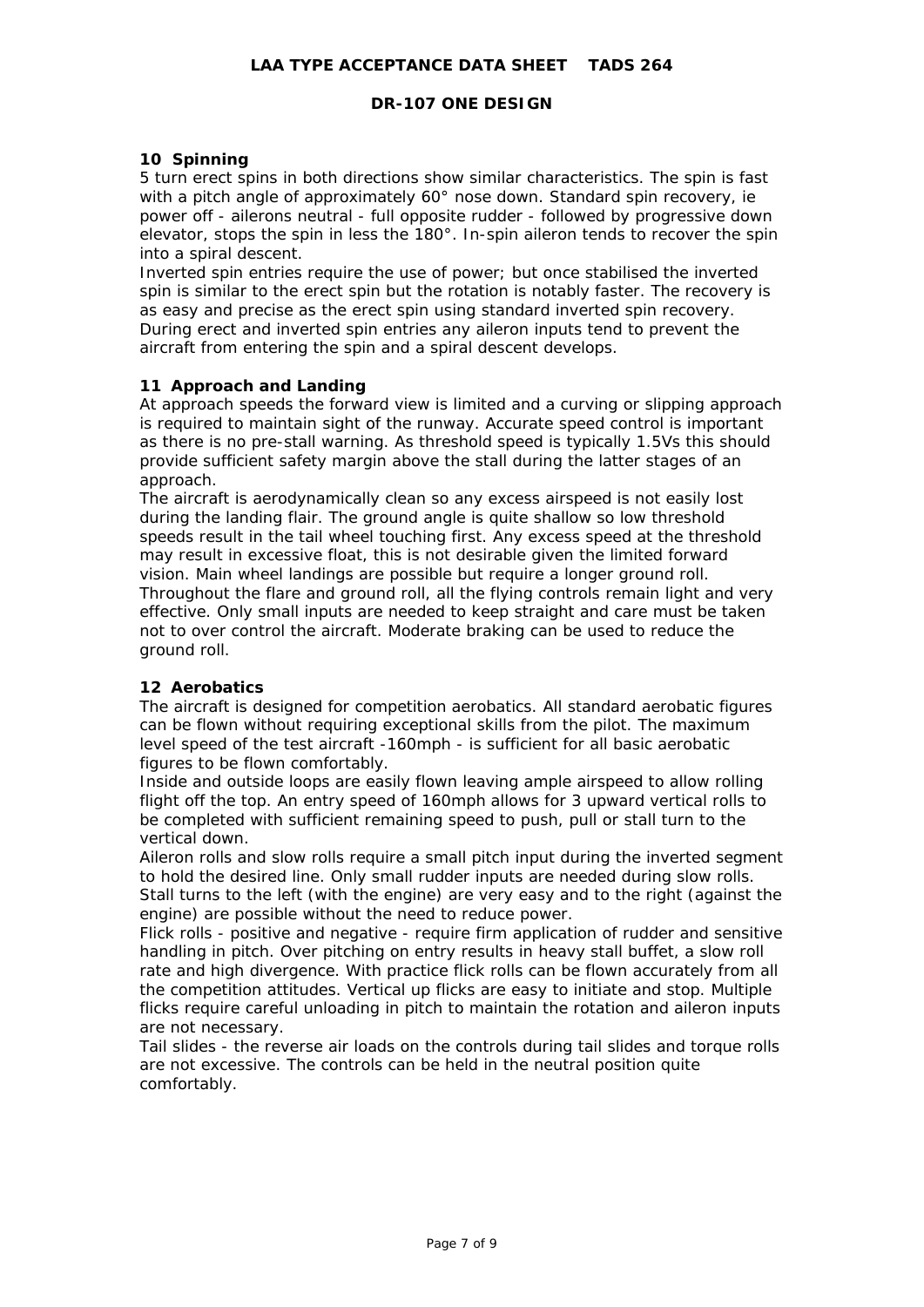# APPENDIX B

### **FLIGHT TEST REPORT G-IIID 6th April 2007**

Following fitment of a lighter wooden propeller the aeroplane was tested to establish if it displayed any different or undesirable handling characteristics when flown with an aft C of G outside of the range previously allowed in its UK Permit to Fly and up to the aft limit suggested by the designer.

The first flight began with the C of G at the LAA's present aft limit and the handling in this position was used as the datum for comparison. Fuel burn moved the C of G aft by approx 0.4 inches during each flight. 2 further flights were carried out, the last of which finished with the C of G at the proposed aft limit.

To summarise the results, there was no detectable difference in any of the handling tests carried out when C of G position was changed to the design aft limit.

### **First flight:**

C of G at start: 83.402"

C of G at end 83.833"

#### **Second flight:**

C of G at start 84.135"

C of G at end 84.455"

#### **Third flight:**

C of G at start 84.726"

C of G at end 85.23"

Unstick speed 65 kts, Rpm 2380, no unusual characteristics,

Climb from 500 to 1500 feet, 30 seconds at 90 knots, RPM 2420,

**Power off stall:** Stall speed 48 knots, there is no warning buffet as such in any configuration so I have not given any buffet speeds, at the stall there is no wing drop but a gentle wing rocking (coincident with a gentle nose drop) from 10-15 degrees left to 10-15 degrees right. Recovery is immediate on moving the stick about 2 inches forward.

**Power off stall inverted:** Stall speed 52 knots, this is the minimum speed attainable with full forward stick but the aeroplane had not stalled, the nose dropped gently due to insufficient down elevator. With power on (2000 RPM) stall speed was 42 knots, there was a gentle buffet as the nose dropped gently with no wing drop.

**Approach configuration stall:**Stall speed 38knots at 1700 RPM, same comments as above.

**Dynamic stall:** At 60 degrees of bank buffet began at 60 knots and consisted of wing rocking from 55-65 degrees, recovery was immediate on relaxing back pressure.

**Max speed test:** No unusual behaviour or signs of flutter, engine RPM easily contained below Max.

**Simulated baulked landing:** RPM 2420, Oil pressure 80 psi, trim change gently nose up, engine response immediate.